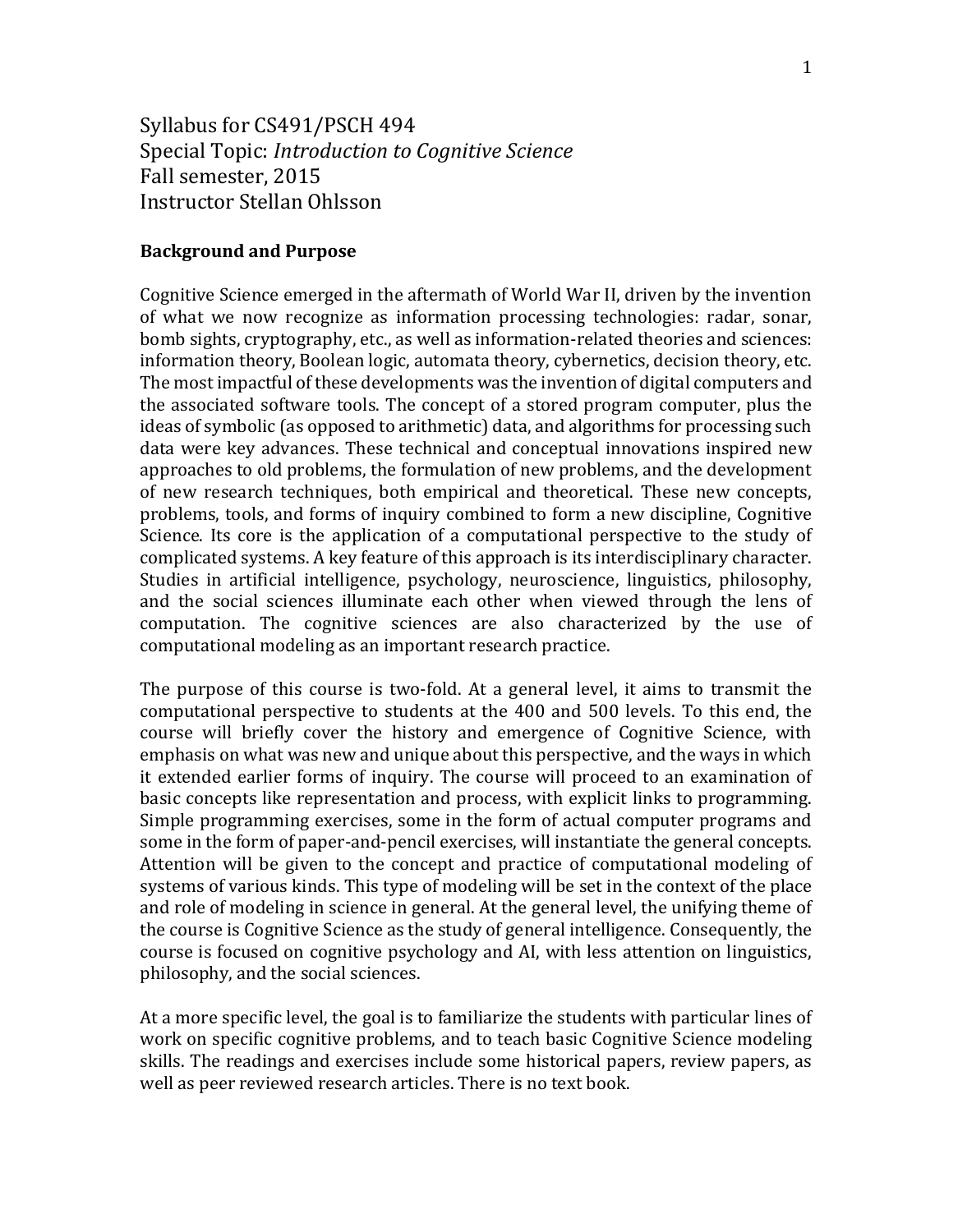The course will end with a brief look forward. What developments are rising over the horizon that are likely to impact future work on the computational analysis of complicated systems?

# **Method of Instruction**

The course is primarily intended for students from the Departments of Computer Science and Psychology. It might also be of interest to students from the Learning Sciences Program, the Information and Decision Sciences program, and the UIC School of Education. The course will be taught by Stellan Ohlsson, Professor of Psychology and Adjunct Professor of Computer Science. The class will meet once a week. Each class period will include a mixture of lecture, discussion of readings, and hands-on training in particular cognitive science practices. Students will be graded on the basis of their level of participation in class discussions and the quality of a semester-long class project.

To accommodate the expected diverse academic backgrounds of the students, there is a range of alternative prerequisites. At the 200-level, either CS 251 Data Structures or PSCH 242 Research Methods is required. At least one of CS 411 Artificial Intelligence I, CS 421 Natural Language Processing, PSCH 459 Cognitive Methods, PSCH 457 Cognitive Psychology of Skill and Knowledge Acquisition, is recommended.

# **Instructions for Student Projects**

The purpose of the course project is to acquire hands-on experience of computational modeling. Each student will program a model and investigate its behavior. The ambition level will depend on past modeling experience and programming skills. Because this is an interdisciplinary course, the prior knowledge is expected to vary greatly from student to student. Lack of prior experience is not an obstacle to taking the course. The instructor will work with each student to specify a project that is suited to his or her skill level. The important point is that each student stretches his or her modeling skills in the course of the semester.

**Goal of Project** Modeling begins with a choice of something to model. The most straightforward target for cognitive science modeling is a person performing a task of some (perhaps very simple) sort. However, any system is potentially a target for modeling: brain modules, social networks, sand piles, anthills, economic markets, species, and so on. The requirements are that (a) the system is complex (and any scenario involving humans doing tasks counts as complex, no matter how simple the task); (b) there is empirical research on the system, so that there is easily accessible information about the system's behavior; (c) there should be something interesting about that behavior, like a regularity or other type of finding that can be an interesting target for modeling; (d) the behavior of the target system changes over time (think learning curves, stock market fluctuations, etc.), so that a part of the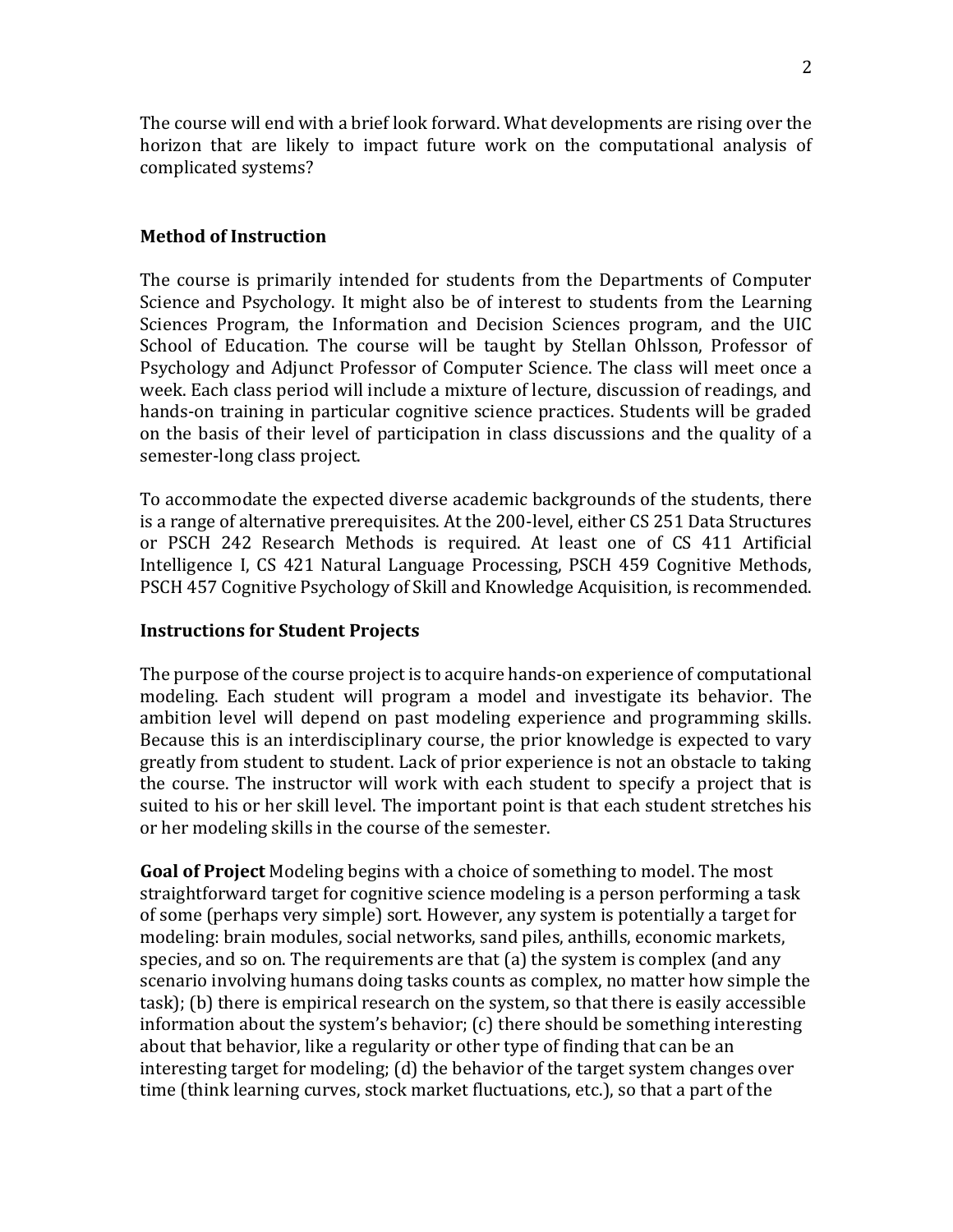modeling work is to think about possible change mechanisms, one of the themes of the course. If the student cannot think of an appropriate modeling target, the instructor will assign one.

**Execution** Each class period will be devoted, in part, to a discussion of the readings, but also to instruction in modeling. The instructor will break down model construction into a series of steps. Students with advanced modeling skills need not follow these exactly, but students with less prior skills will benefit from doing so. The steps/topics are listed along with the readings for each week. The steps will be explained in lecture format, and then illustrated or exemplified by the instructor building a simple model alongside the students.

The models will preferably be written in the Python programming language. Alternatives include Lisp and Prolog. For students who do not know these languages, or do not have *any* prior programming experience, the instructor will make special accommodations.

The purpose of a model is to reproduce the target system's behavior. When the program runs, it should behave in the same way as the targeted system, at some level of granularity. Qualitative comparisons (curve fitting etc.) are desirable , but they are not always possible. The nature of the comparison depends on the nature of phenomenon or the types of changes in behavior over time. Preferably, the model should mimic the target system in such a way that it becomes understandable why the system exhibits the phenomenon or the changes in question.

**Criteria for Successful Completion** At the end of the semester, the student should submit three files as attachments to an email to the instructor. The first file should contain the Python code for the model. There should be enough comments for the instructor to understand the code. This file should be in such a form that the instructor can run the model as is.

Second, the student should submit a file that documents of least two runs with the model, exhibiting different behaviors, either across conditions or over time. The format of this file can vary, depending on the type of behavior modeled. For example, the runs might be documented by submitting a graph of the model's behavior.

Finally, there should be a third file with a 2-page text that explains how the model works, and how the model clarifies the modeled phenomenon, regularity, or change over time.

The three files should be submitted to the instructor on or before 5 pm on the last day of classes.

**Grading of Project** The modeling project can be aligned with the student's own research and/or other coursework, but it has to require work that is unique to this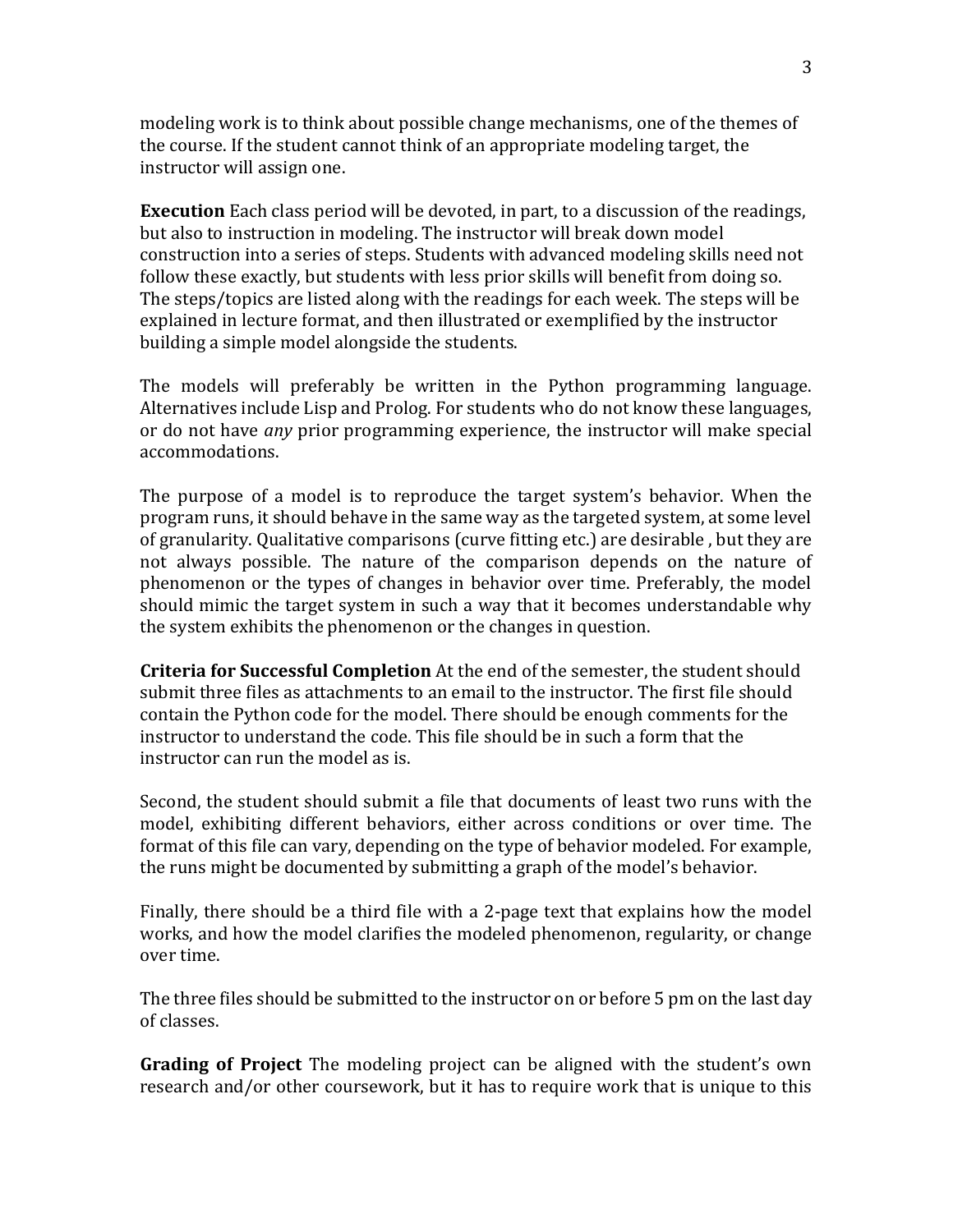course. Submitting modeling work done in another context contradicts the idea that the course should provide additional modeling experience.

Students can work individually or in teams of two. Larger teams are not allowed, unless there is some specific reason for an exception.

The students are encouraged to talk to each other about their modeling projects, to help each other, and to seek advice and input from the instructor. A portion of the class time each week will be devoted to issues and questions that come up in the various modeling projects.

As the semester unfolds, the instructor will ask students to volunteer to give brief reports on what they are working on. Due to the number of students, not all students will be able to do this. To encourage very preliminary reports, the grade on the project is based solely on the quality of the final report.

# **Reading List**

The readings will be posted on the Blackboard site for the course and can be downloaded from there. There will be 1-3 readings per week. Many of the articles are exceedingly long. The instructors will issue readings instructions that identify the essential parts of the texts, point out sections that can be skipped etc. The readings will be discussed in class.

# **BEGINNINGS**

**Week 1:** Origin and history of Cognitive Science. What are the essential characteristics and long-term goals of research in the cognitive sciences, especially cognitive psychology and artificial intelligence? Preliminary review of some basic concepts. Overview of course, practical matters, etc.

Readings:

Miller, G. A. (2003). The cognitive revolution: a historical perspective. *TRENDS in the Cognitive Sciences*, vol. 7, pp. 141-144.

Wang, P. (2006). Artificial Intelligence: What it is, and what it should be. In *AAAI Spring Symposium: Between a Rock and a Hard Place: Cognitive Science Principles Meet AI-Hard Problems* (p. 97-102).

**Week 2**: Computational models of intelligence. Modeling as a research practice. Essential features of computational models. Basic steps in building a computational model. General intelligence: The first theory.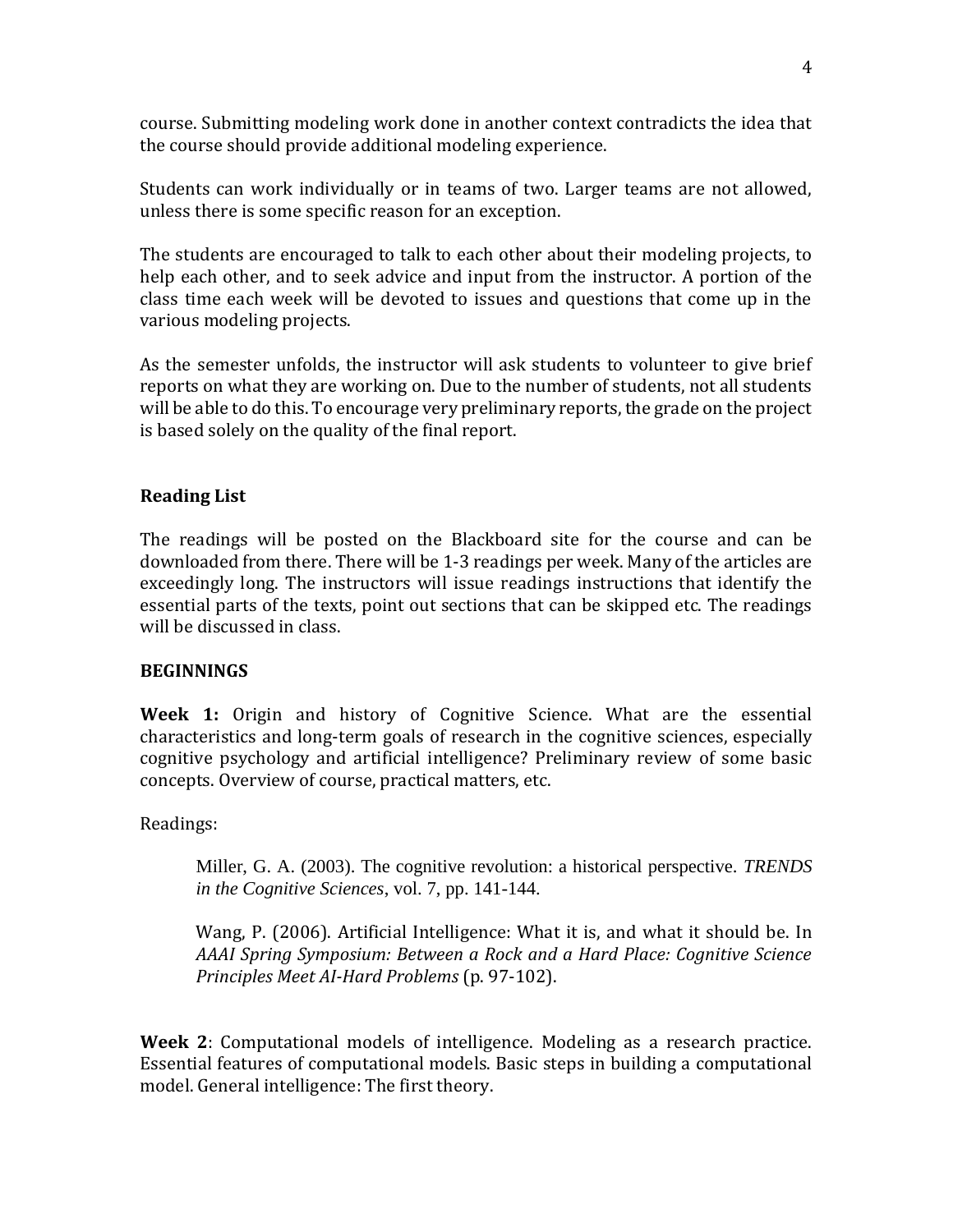Peschl, M. F., & Scheutz, M. (2001). Explicating the epistemological role of simulation in the development of theories of cognition. In *Proceedings of the 7th International Colloquium on Cognitive Science (ICCS-01)* (pp. 274-281).

Simon, H. A., & Newell, A. (1971). Human problem solving: The state of the theory in 1970. *American Psychologist*, vol. 26, pp. 145-159.

### **INTELLIGENCE AS THE ABILITY TO PERFORM COMPLEX TASKS**

**Week 3**: General intelligence through so-called weak methods. Problem spaces and search strategies. How does the 1970 theory hold up?

Simon, H. A., & Reed, S. K. (1976). Modeling strategy shifts in a problem-solving task. *Cognitive Psychology*, vol. 8, pp. 86-97.

Atwood, M. E., Masson, M. E. J., & Polson, P. G., (1980). Further explorations with a process model of water jug problems. *Memory & Cognition*, vol. 8, pp. 182-192.

**Week 4**: Bounded rationality. Cognition is constrained by computational capacity limits. Working memory as example. Computational complexity in AI.

Simon, H. A. (1990). Invariants of human behavior. *Annual Review of Psychology*, vol. 41, pp. 1-19.

Yeh, Y.-C., Tsai, J.-L, Hsu, W.-C, & Lin, C. F. (2014). A model of how working memory capacity influences insight problem solving in situations with multiple visual representations: An eye tracking analysis. *Thinking Skills and Creativity*, vol. 13, pp. 153-167.

**Week 5:** Knowledge and expertise. Rule-based systems. How much knowledge is enough?

Buchanan, B. G., & Smith, R. G. (1988). Fundamentals of expert systems. *Annual Review of Computer Science*, vol. 3, 23-58.

Pandit, M. (2013). Expert systems – A review article. *International Journal of Engineering Sciences & Research Technology*, vol. 2, pp. 1583-1585.

Chen, Y., Hsu, C.-Y., Liu, L., & Yang, S. (2012). Constructing a nutrition diagnosis expert system. *Expert Systems with Applications*, vol. 39, pp. 2132-2156.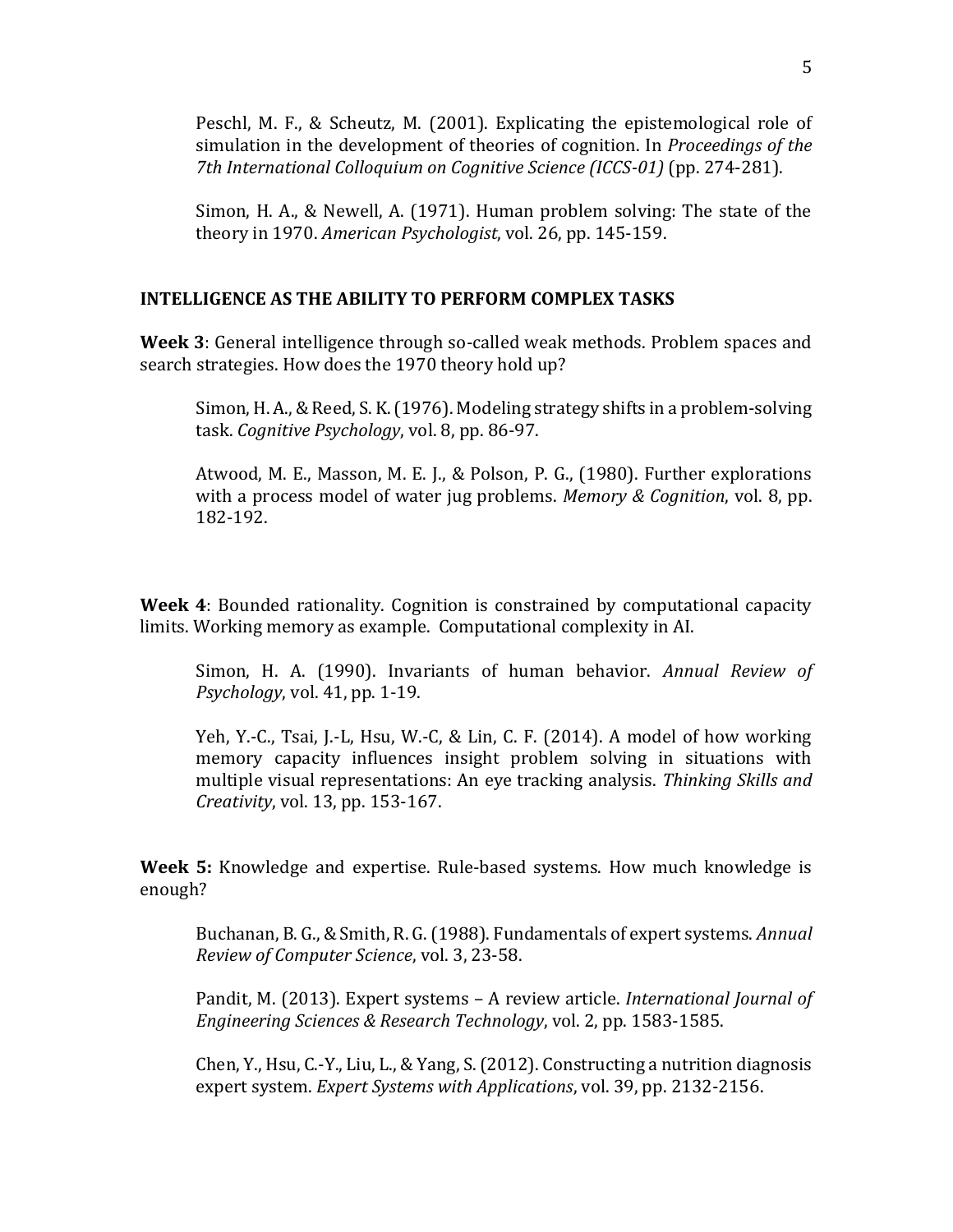**Week 6**: Learning by doing. The acquisition of procedural knowledge. The necessity of practice. Multiple mechanisms for learning by practicing.

Anderson, J. R. (1987). Skill acquisition: Compilation of weak-method solutions. *Psychological Review*, vol. 94, pp. 192-210.

Laird, J. D., Rosenbloom, P. S., & Newell, A. (1986). Chunking in SOAR: The anatomy of a general learning mechanism. *Machine Learning*, vol. 1, pp. 11-46.

**Week 7**: Pulling it all together; cognitive architectures as models of general intelligence. How are the proposed architectures similar or different? Can current architectures reach general intelligence? How to evaluate and choose among architectures?

Duch, W., Oentaryo, R., & Pasquier, M. (2008). Cognitive architectures: Where do we go from here? In P. Wang B. Goertzel, & S. Franklin, (Eds.) *Artificial General Intelligence 2008: Proceedings of the First AGI Conference* (vol. 171, pp. 121-136). Amsterdam, The Netherlands: IOS Press.

Langley, P., Choi, Dongku, & Rogers, S. (2009). Acquisition of hierarchical reactive skills in a unified cognitive architecture. *Cognitive Systems Research*, vol. 10, pp. 316-332.

# **INTELLIGENCE AS THE ABILITY TO UNDERSTAND AND REASON**

**Week 8**: Semantic memory. Declarative knowledge. Language and semantic memory. Concepts and categories; meaning, and reference. Semantic networks;

Quillian, M. R. (1969, August). The teachable language comprehender: A simulation program and theory of language. *Communications of the ACM*, vol. 12(8), pp. 459-475.

Lenat, D. B., Guha, R. V., Pittman, K., Pratt, D., & Shepard, M. (1990, August). Cyc: Toward programs with common sense. *Communications of the ACM*, vol. 33, pp. 30-49.

**Week 9**: Semantic inference. Basic semantic inferences. Semantic retrieval.

Szymański, J., & Duch, W. (2012). Information retrieval with semantic memory model. *Cognitive Systems Research*, vol. 14, pp. 84-100.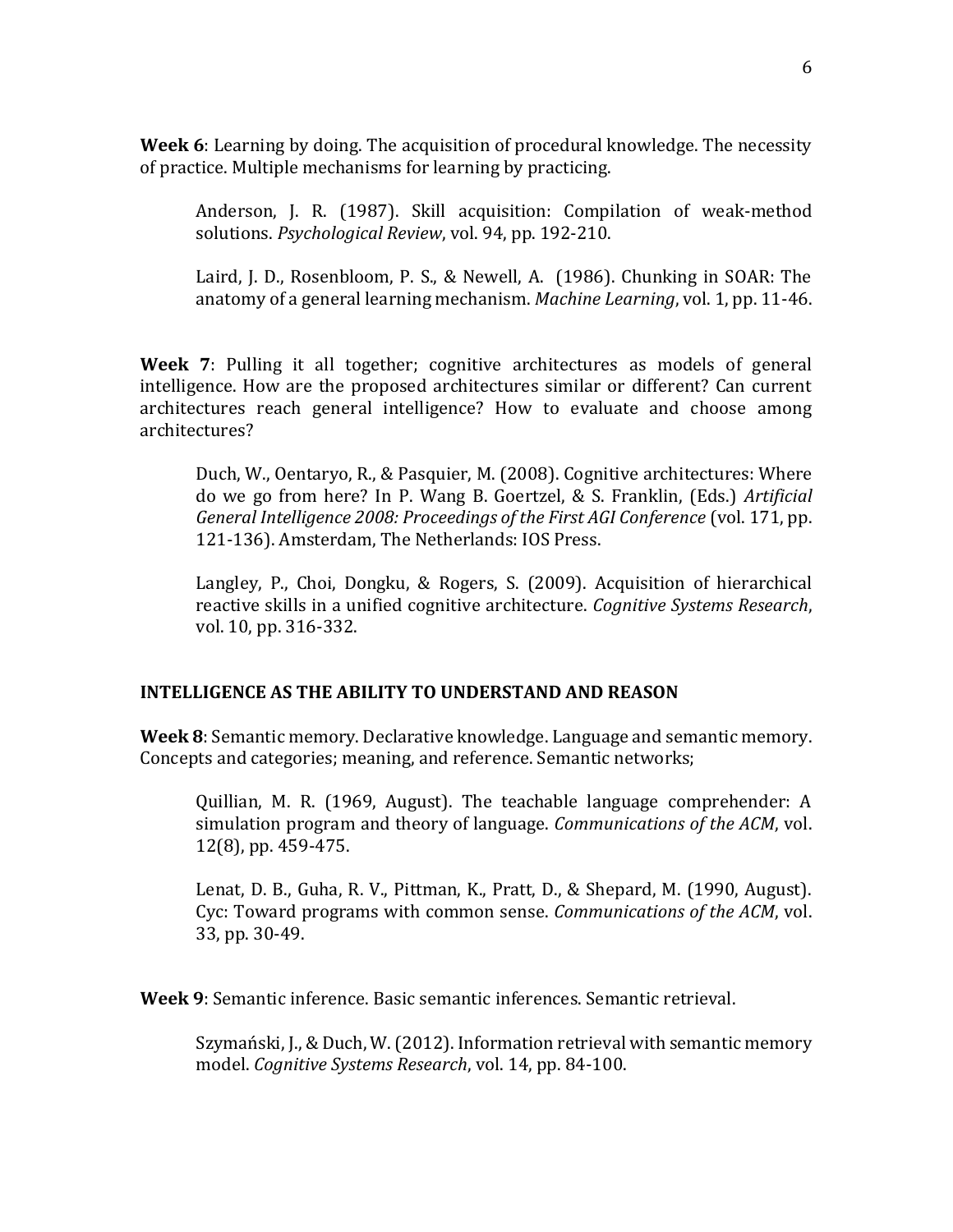Liu, H., & Singh, P. (2004, October). ConceptNet – a practical commonsense reasoning tool-kit. *BT Technology Journal*, vol. 22, pp. 211-226.

#### **Week 10**: Abduction.

Bridewell, W., & Langley, P. (2011). A computational account of everyday abductive inference. In *Proceedings of the Thirty-Third Annual Meeting of the Cognitive Science Society* (pp. 2289-2294).

Wang, H., Johnson, T. R., & Zhang, J. (2006). The order effect in human abductive reasoning: an empirical and computational study. *Journal of Experimental & Theoretical Artificial Intelligence*, vol. 18, pp. 215-247.

#### **Week 11**: Explanatory Coherence

Thagard, P. (1989). Explanatory coherence. *Brain and Behavioral Sciences*, vol. 12, pp. 435 – 502 (N. B: *Read only pp. 435-467*.)

Spellman, B. A., Ullman, J. B., & Holyoak, K. J. (1993). A coherence model of cognitive consistency: Dynamics of attitude change during the Persian Gulf War. *Journal of Social Issues*, vol. 49, pp. 147-165.

**Week 12**: Theory change in science. How do scientists do it?

Thagard, P., & Findlay, S. (2011). Changing minds about climate change: Belief revision, coherence, and emotion. In E. J. Olsson and S. Enqvist , (Eds.), *Belief Revision Meets Philosophy of Science* (Chap. 14, pp. 329-343). Springer Science.

Rose, D., & Langley, P. (1986). Chemical discovery as belief revision. *Machine Learning*, vol. 1., pp. 423-451.

## **INTELLIGENCE IN PHYSICALLY REALIZED AGENTS**

**Week 13**: Embodied cognition. Living in a body; models of perception and motor action; implicit vs. explicit cognition. Brain in a vat? Cognitive architectures as models of brains.

Chemero, A. (2013). Radical embodied cognitive science. *Review of General Psychology*, vol.17, pp. 145-150.